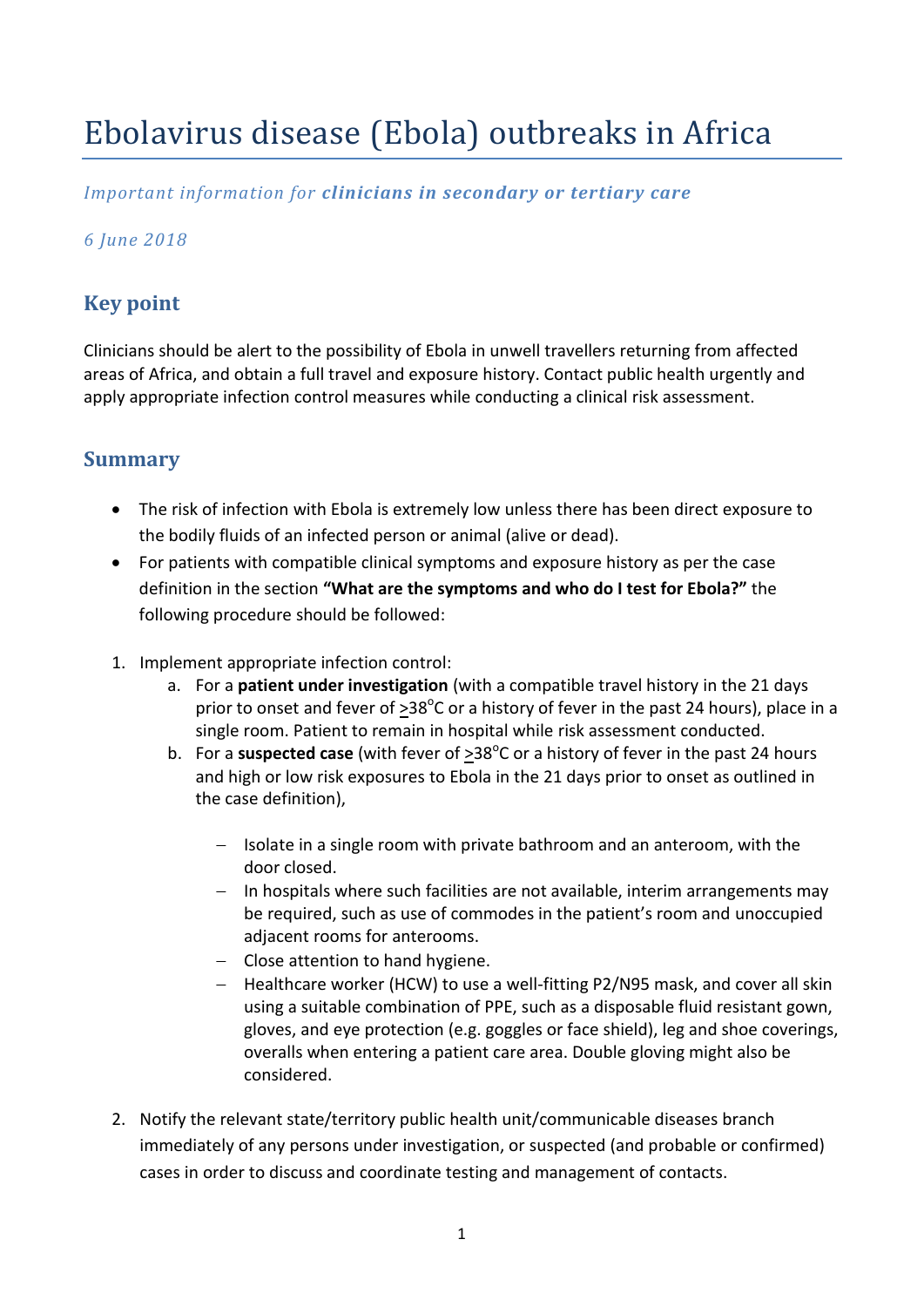3. Collect blood samples for Ebolavirus testing and for other investigations, but since blood is highly infectious, routine haematology and other tests should be minimised. If other tests are required for the immediate management of the patient, these should only be performed in close collaboration with specialist physicians, laboratory staff and public health authorities. Aerosol-generating procedures should be avoided.

# **What are the symptoms and who do I test for Ebola?**

The likelihood that a febrile illness in a returned traveller is due to Ebola is very low, however clinicians should be aware of the possibility of Ebola in patients who meet the case definition for a person under investigation, or a suspected case. The risk of infection is extremely low even in persons with a compatible travel history, unless there has been direct exposure to the bodily fluids of an infected person (including unprotected sexual contact with confirmed cases up to three months after they have recovered) or an animal (alive or dead).

The onset of symptoms is sudden and typically includes fever, myalgia, fatigue and headache. The next stage may include symptoms that are gastrointestinal (vomiting, diarrhoea), neurological (headaches, confusion), vascular, cutaneous (maculopapular rash), and respiratory (sore throat, cough) with prostration. Cases may develop a septic shock-like syndrome, and progress to multiorgan failure, sometimes accompanied by profuse internal and external bleeding. The case-fatality rate (CFR) for Zaire strain of Ebola cases during previous outbreaks is estimated to be between 50% and 90%, while for other species, the CFR may be lower.

#### **Case definition**

Testing should be considered for persons with epidemiological and clinical evidence as per the Communicable Diseases Network Australia (CDNA) case definitions:

#### **Person under investigation**

Requires clinical evidence and limited epidemiological evidence.

*Note: If a risk assessment determines that a person under investigation should be tested for Ebolavirus, the person should be managed as a suspected case from that point forward regardless of clinical and epidemiological evidence.* 

#### **Suspected case**

Requires clinical evidence and epidemiological evidence.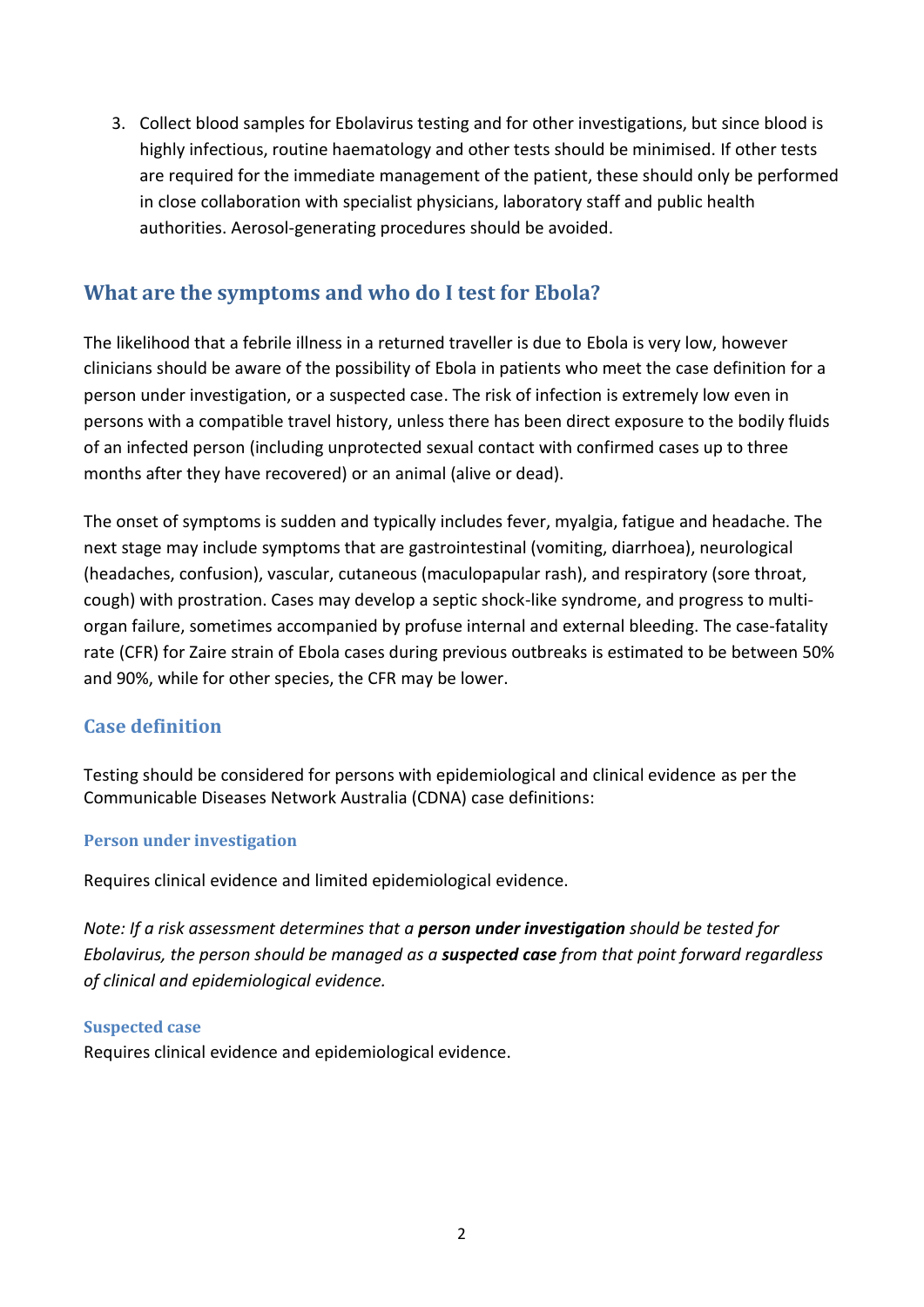#### **Definitions**

Clinical evidence requires fever (> 38<sup>°</sup>C) or history of fever in the past 24 hours. Additional symptoms such as unexplained haemorrhage or bruising, severe headache, muscle pain, marked vomiting, marked diarrhoea, abdominal pain should also be considered.

**Limited epidemiological evidence** requires only travel to an Ebola affected area (country/region)\* in the 21 days prior to onset.

**Epidemiological evidence** requires a lower risk exposure or higher risk exposure in the 21 days prior to onset as defined below.

#### *Lower risk exposures:*

- Household contact with an Ebola case (in some circumstances this might be classified as higher risk such where the household was in a resource poor setting).
- Being within approximately 1 metre of an Ebola patient or within the patient's room or care area for a prolonged period of time (e.g., healthcare workers, household members) while not wearing recommended personal protective equipment (see "What are the recommended isolation and PPE recommendations for patients in hospital?" for details).
- Having direct brief contact (e.g., shaking hands) with an Ebola patient while not wearing recommended personal protective equipment.

#### *Higher risk exposures:*

- Percutaneous (e.g. needle stick) or mucous membrane exposure to blood or body fluids of an Ebola patient (either suspected or confirmed).
- Direct skin contact with blood or body fluids of an Ebola patient without appropriate personal protective equipment (PPE).
- Laboratory processing of body fluids of suspected, probable, or confirmed Ebola cases without appropriate PPE or standard biosafety precautions.
- Direct contact with a dead body without appropriate PPE in a country where an Ebola outbreak is occurring.
- Direct handling of sick or dead animals from disease-endemic areas.
- Consumption of "bushmeat" in country where Ebola is known to occur.

\*Areas affected by outbreaks can be seen at the [WHO Disease Outbreak News page.](http://www.who.int/csr/don/en/) Filoviruses are endemic in sub-Saharan Africa.

# **Reporting**

The treating doctor must notify a **person under investigation** or **suspected case** immediately to their state/territory communicable disease branch/centre to discuss testing and management of contacts, see **"Who do I contact if I have a suspected case?"** for contact information.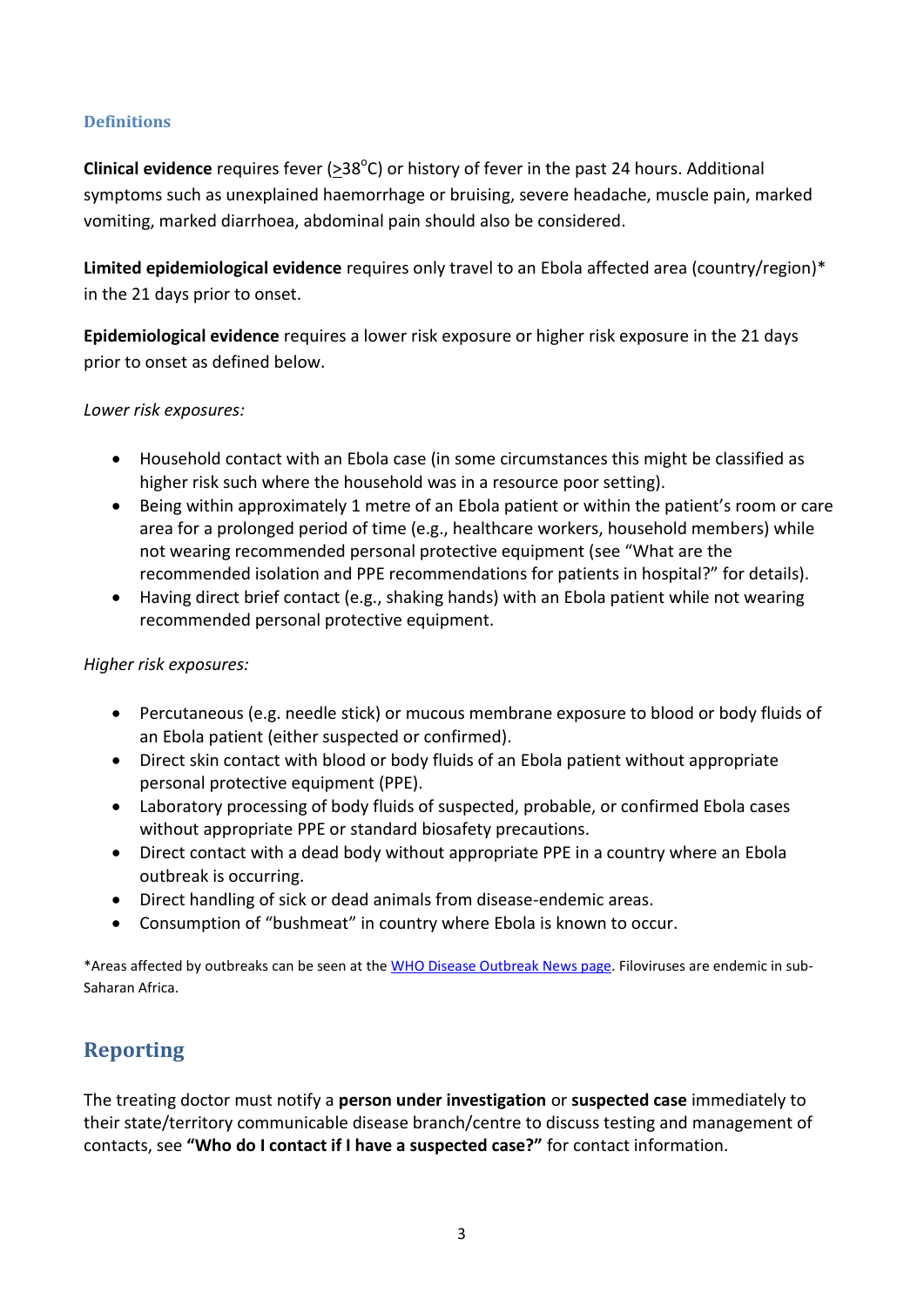Positive laboratory tests for Ebola i.e. **confirmed** and **probable** cases, must be reported to state/territory public health authorities immediately.

State and territory authorities will notify the Commonwealth Department of Health about **suspected**, **probable** and **confirmed** cases.

# **How do I test for Ebola?**

To organise testing of a **suspected case**, the treating clinicians should contact their jurisdictional public health reference laboratory for advice on specimen type, collection and transport. Treating clinicians should:

- notify the jurisdictional communicable disease control branch/public health unit (Details available below under **"Who do I contact if I have a person under investigation/suspected case?"** as soon as possible for further advice on Ebola risk assessment, and public health management if indicated, and
- contact the Public Health Reference Laboratory for advice on appropriate specimen type, collection and transport.

Confirmatory testing for Ebola in Australia is conducted at the National High Security Quarantine Laboratory (NHSQL) at VIDRL. In some jurisdictions facilities exist for the preliminary testing of samples for Ebolavirus. Where preliminary testing is to be conducted at these facilities, samples should be sent to VIDRL from the jurisdictional public health laboratory for confirmatory testing.

Telephone contact with the VIDRL on-call microbiologist is essential before any specimen referral. The VIDRL on-call microbiologist can be contacted on mobile 0438 599 437. In case of difficulty back-up is provided by the VIDRL on-call laboratory manager (0438 599 439), and the Royal Melbourne Hospital Switchboard (03 9342 7000).

The primary diagnostic method is detection of Ebolavirus by PCR in blood. PCR on a mouth swab or oral fluid may also be used, and serology is also available. The essential specimens for virus detection are venous whole blood in an EDTA (lavender or purple top) containing tube plus a mouth swab or oral fluid.

Where tests for Ebolavirus have been requested, routine haematology and other tests should be minimised since blood is highly infectious. If other tests are required for the immediate management of the patient, these should only be performed in close collaboration with a specialist microbiologist or medical laboratory scientist, specialist infectious diseases physician or public health authorities at the point of care, or in medical testing laboratories designated to do this work, guided by jurisdictional viral haemorrhagic fever or laboratory plans wherever possible.

Further information is available in a separate advice to laboratories from the Public Health Laboratory Network (PHLN), available from [the Department of Health website](http://www.health.gov.au/internet/main/publishing.nsf/Content/ohp-evd.htm) (http://www.health.gov.au/ebola).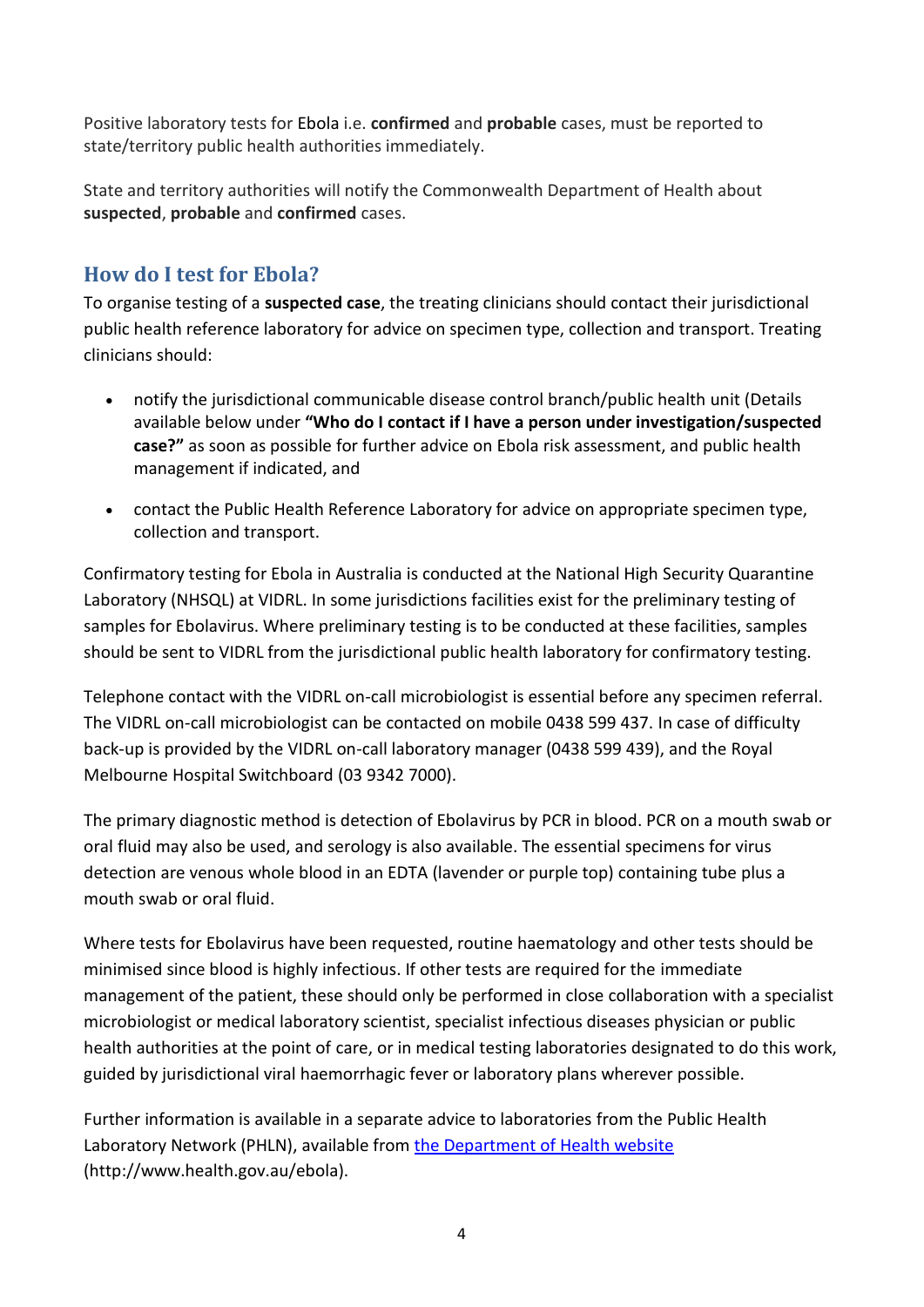# **Are health workers at risk from Ebola?**

In affected African countries, caring for ill relatives is a known risk factor for infection, and healthcare workers, particularly those in resource poor settings with inadequate infection control are also at risk.

Infection control recommendations in this document for suspected, probable and confirmed cases aim to provide the highest level of protection for health care workers, given the current state of knowledge.

# **What are the recommended isolation and PPE recommendations for patients in hospital?**

### **Person under investigation**

A **person under investigation** should be placed in a single room. Persons under investigation must not be allowed to leave the hospital except if they are being transferred. Where there is a need to test, the person should be classified and managed as a **suspected case**.

### **Suspected, probable and confirmed cases**

In summary, these should include – at a minimum:

- Placement of the patient in a single room with private bathroom and an anteroom, with the door closed. In hospitals where such facilities are not available, interim arrangements may be required, such as use of commodes in the patient's room and unoccupied adjacent rooms for anterooms.
- Healthcare worker (HCW) to use a P2/N95 mask, and cover all skin using a suitable combination of PPE, such as a disposable fluid resistant gown, gloves, and eye protection (e.g. goggles or face shield), leg and shoe coverings, overalls when entering a patient care area. Double gloving is recommended.
- Close attention to hand hygiene.

Use of PPE, especially additional PPE, requires adequate training and supervision – see below: **Staff training on the use of PPE**. The use of a "buddy" system, where staff members observe each other in the safe removal of PPE after patient contact, is recommended. A knowledgeable and experienced staff member should be assigned to oversee the safe use of PPE in the patient care area.

Aerosol generating procedures (AGP) should be avoided in an Ebola patient. If an AGP is essential, the PPE should include – at a minimum as stated above – a P2/N95 mask, and cover all skin, using a suitable combination of PPE, such as a disposable fluid resistant gown, gloves, and eye protection (e.g. goggles or face shield), leg and shoe coverings, overalls when entering a patient care area.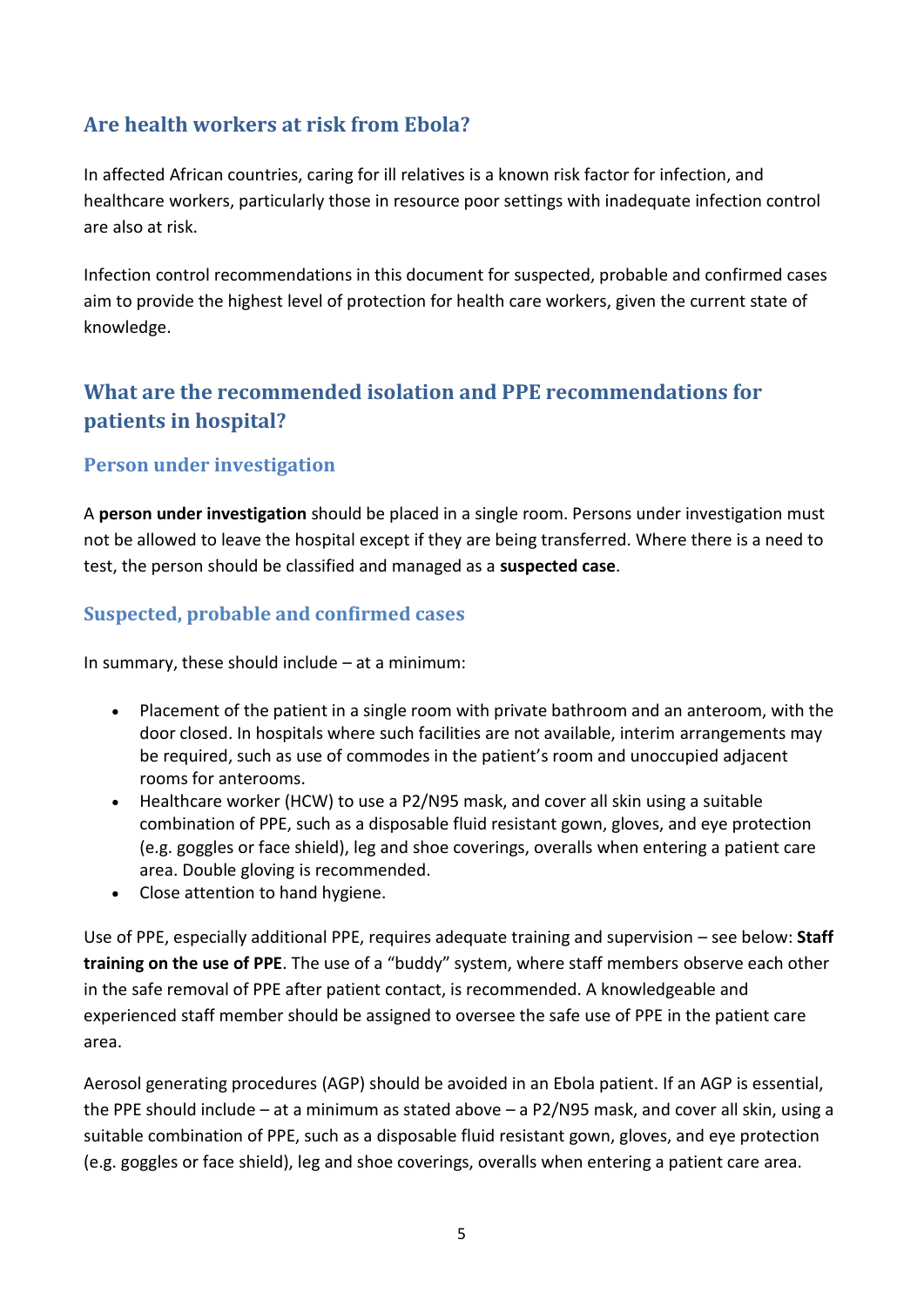Double gloving might also be considered. Limit the use of needles and other sharps as much as possible.

Visitors should be restricted to a limited number of immediate family members; and only adults who are well. Visitors who come into contact with suspected case, probable and confirmed cases must be protected according to recommended infection control guidelines. Direct contact with the patient should not be allowed. A log should be kept of any visitors, including contact details.

Where a suspected case initially tests negative for Ebola, but there is no alternative diagnosis and a high index of suspicion remains, consideration should be given to continued isolation and use of the recommended infection control precautions, pending further testing (see Laboratory testing section) and re-assessment.

Individual organisations may develop institute facility-specific infection control recommendations that exceed the national minimum standard specified here. Training in the use of PPE is particularly important when using any additional measures (beyond usual transmission-based precautions), because without sufficient training, additional PPE can be unsafe.

For hospitals managing the ongoing care of probable or confirmed Ebola cases, the *[Infection](http://health.gov.au/internet/main/publishing.nsf/Content/D9CE7F7977BFB6A8CA257D8D00834F53/$File/ebola-infections-prevention-final-Mar2015.pdf)  [prevention and control principles and recommendations for Ebola virus disease including](http://health.gov.au/internet/main/publishing.nsf/Content/D9CE7F7977BFB6A8CA257D8D00834F53/$File/ebola-infections-prevention-final-Mar2015.pdf) [information about personal protective equipment for clinical care of patients with suspected or](http://health.gov.au/internet/main/publishing.nsf/Content/D9CE7F7977BFB6A8CA257D8D00834F53/$File/ebola-infections-prevention-final-Mar2015.pdf)  [confirmed Ebola virus disease in the Australian healthcare setting](http://health.gov.au/internet/main/publishing.nsf/Content/D9CE7F7977BFB6A8CA257D8D00834F53/$File/ebola-infections-prevention-final-Mar2015.pdf)* are recommended.

The document includes recommended administrative and environmental controls for healthcare facilities, principles of PPE, training on correct use of PPE, use of a trained observer, designating areas for PPE donning and doffing, selection of PPE for healthcare workers during management of Ebola patients, recommended personal protective equipment for HCW and for observers, and guidance on donning and removing PPE.

#### **Staff training on the use of PPE**

Staff should be thoroughly trained in detailed procedures regarding how to put on and especially to take off PPE, including the correct order to avoid cross contamination and where used, to check that the respirator (P2/N95 mask) with which they are provided fits properly. They must also receive clear instructions on when PPE is to be used and how it is to be disposed of or, as appropriate, decontaminated, maintained and stored. This training should be held regularly.

It is important that training be extended to all staff who may come into contact with suspected, probable and confirmed cases.

Without detailed and thorough training, the use of PPE beyond that which healthcare workers regularly use may endanger staff. Without training, additional PPE may be ineffective.

Information about environmental cleaning is available in the CDNA Series of National Guidelines (SoNG) for public health units on Ebola, [the Ebola SoNG](http://www.health.gov.au/ebola) (section 10 and appendix 12).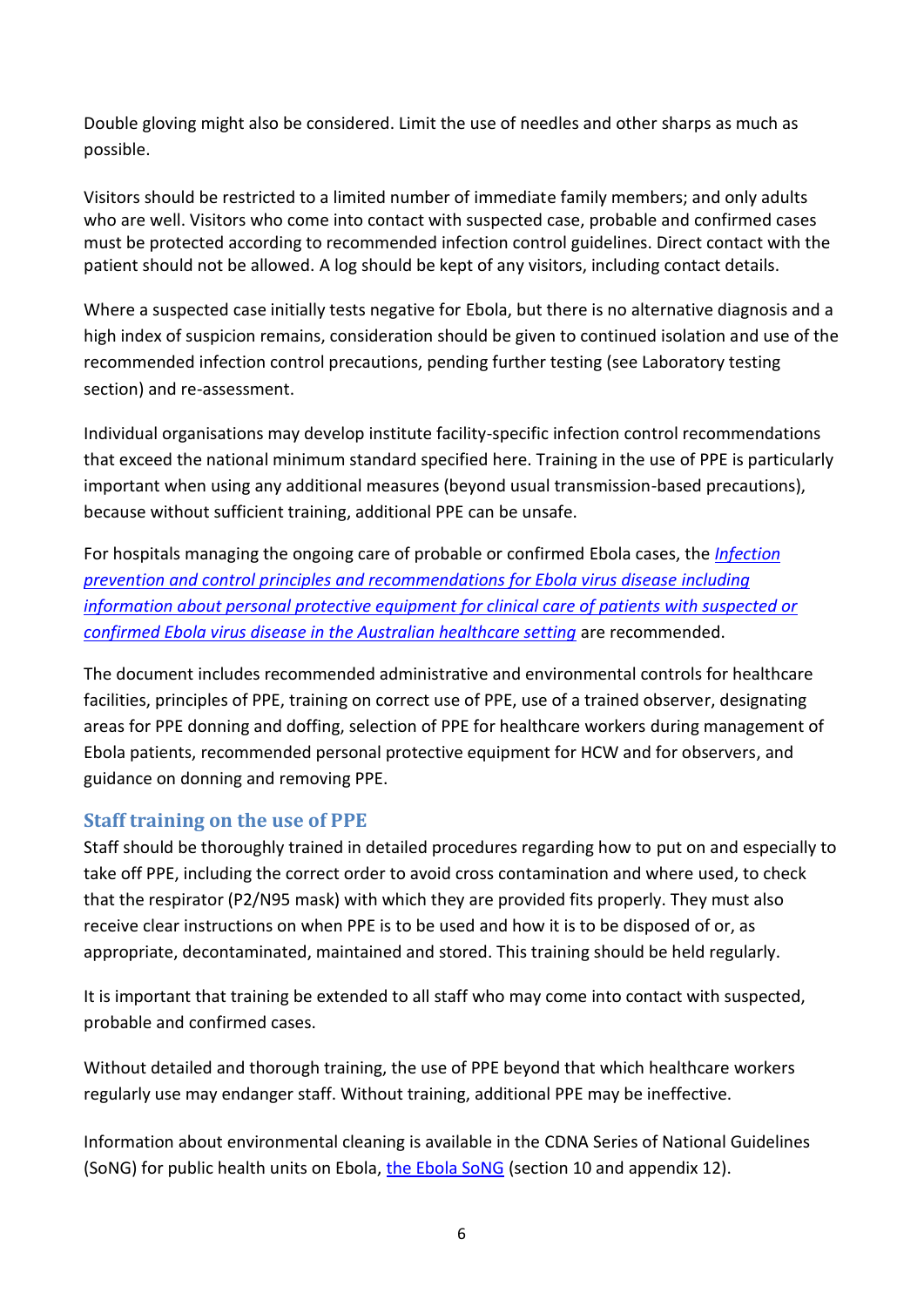# **Advice for contacts of cases**

The state/territory communicable disease branch or public health units will undertake the public health management of contacts of suspected, probable and confirmed cases. Contacts of cases should be directed to your state/territory communicable disease branch/centre for management.

# **Who do I contact if I have a person under investigation or suspected case?**

| State/territory | <b>Public health unit contact details</b>                                   |
|-----------------|-----------------------------------------------------------------------------|
| <b>ACT</b>      | 02 6205 2155                                                                |
| <b>NSW</b>      | 1300 066 055                                                                |
|                 | Contact details for the public health offices in NSW Local Health Districts |
|                 | (http://www.health.nsw.gov.au/Infectious/Pages/phus.aspx)                   |
| ΝT              | 08 8922 8044 Monday-to Friday daytime and 08 8922 8888 ask for CDC doctor   |
|                 | on call -for after hours                                                    |
| <b>QLD</b>      | 13 432 584                                                                  |
|                 | Contact details for the public health offices in QLD Area                   |
|                 | (https://www.health.qld.gov.au/system-governance/contact-                   |
|                 | us/contact/public-health-units)                                             |
| <b>SA</b>       | 1300 232 272                                                                |
| <b>TAS</b>      | 1800 671 738 (from within Tasmania), 03 6166 0712 (from mainland states)    |
|                 | After hours, follow the prompt "to report an infectious disease"            |
| <b>VIC</b>      | 1300 651 160                                                                |
| <b>WA</b>       | 08 9388 4801 After hours 08 9328 0553                                       |
|                 | Contact details for the public health offices in WA                         |
|                 | (http://healthywa.wa.gov.au/Articles/A E/Contact-details-for-population-    |
|                 | public-health-units)                                                        |

Contact your state/territory communicable disease branch/centre.

# **Background information**

#### *Ebolaviruses*

Ebolaviruses are part of the family *Filoviridae,* which also includes Marburg virus. Fruit bats of the *Pteropodidae* family are considered to be a likely natural host of the Ebolavirus, with outbreaks amongst other species such as chimpanzees, gorillas, monkeys and forest antelope from time to time. Five species of Ebolavirus have been identified, namely Zaire, Sudan, Reston, Tai Forest and Bundibugyo, but Reston and Tai Forest species are not known to have caused outbreaks amongst humans.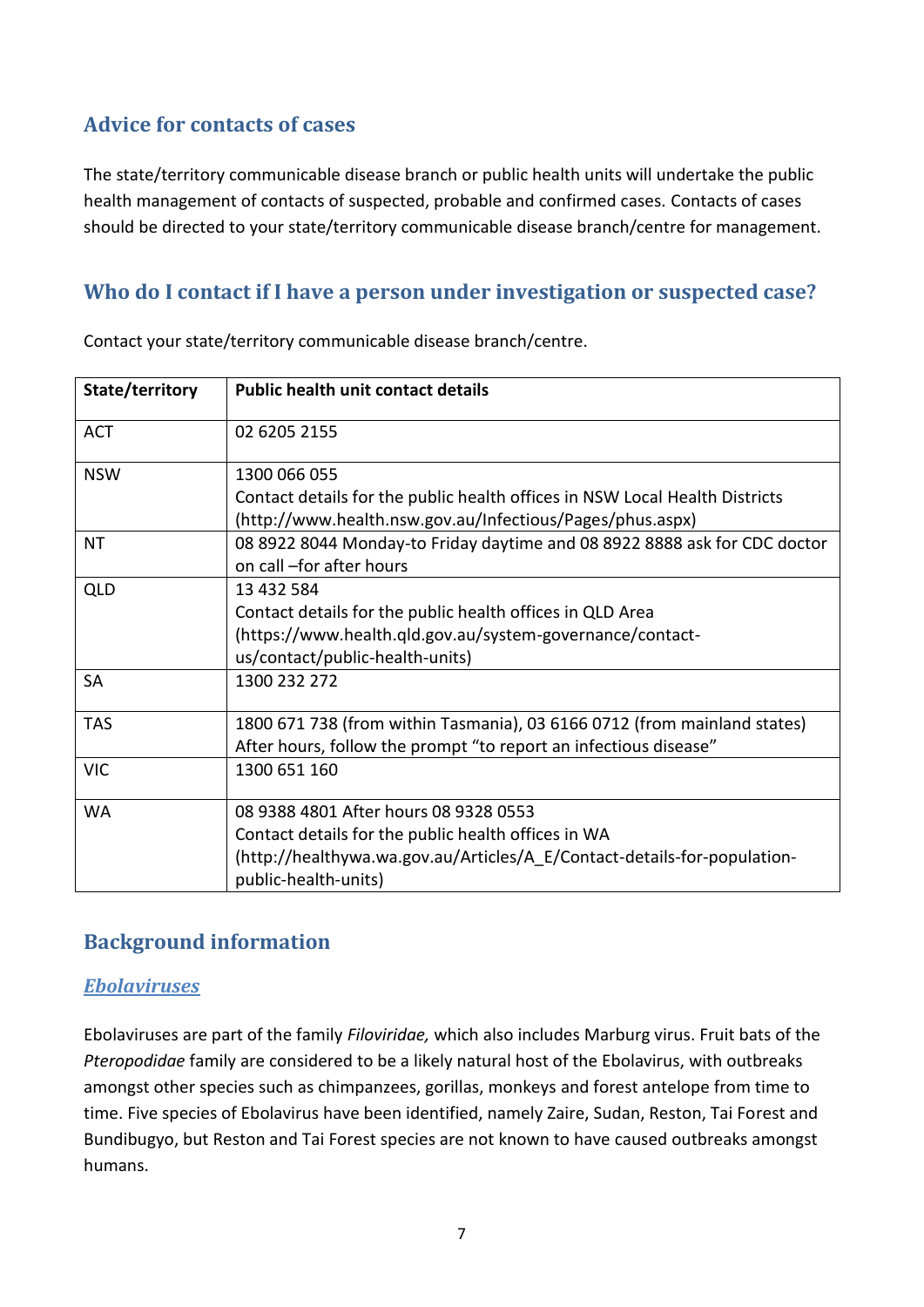### *Transmission*

Ebolavirus is introduced into the human population through direct contact (through mucous membranes or broken skin) with the blood, secretions, or other bodily fluids of infected animals (often therefore through hunting or preparation of "bushmeat"). In Africa, infection has been documented through the handling of infected chimpanzees, gorillas, fruit bats, monkeys, forest antelope and porcupines found ill or dead or in the rainforest.

Ebolavirus then spreads through person-to-person transmission via direct contact (through mucous membranes or broken skin) with:

- the blood or bodily fluids (including but not limited to urine, saliva, feces, vomit, and semen) of people with Ebola, and the bodies of people who have died of Ebola; and/or
- objects (e.g. needles, syringes) contaminated with blood or bodily fluids of people with Ebola.

Transmission through sexual contact can occur. The period of risk for transmission through sexual contact after clinical recovery cannot currently be defined, and as a precaution, should be considered to continue indefinitely until further information is available.

Participating in traditional burial ceremonies in affected areas of Africa is a known high risk activity for transmission.

The risk of transmission in healthcare settings can be significantly reduced through the use of appropriate infection control precautions and environmental cleaning.

Airborne transmission to humans, as occurs for tuberculosis or measles, has never been documented.

#### *Incubation period*

From 2 to 21 days; most commonly 8 to 10 days.

### *Treatment*

There are no widely available prophylactic (vaccine) or therapeutic (antiviral drugs) options available to treat human infections, and care is largely supportive. A candidate vaccine for the prevention of spread is being used in outbreak settings by the WHO.

#### *Listed Human Disease under the* **Biosecurity Act 2015**

Ebola is a Listed Human Disease under the *Biosecurity Act 2015* in Australia, and as such can be controlled and eradicated through a range of measures, including enforcing appropriate isolation and restriction measures if suspected cases of disease are identified.

See the [WHO website](http://www.who.int/csr/don/en/) (http://www.who.int/csr/don/en/) for the latest information about outbreaks.